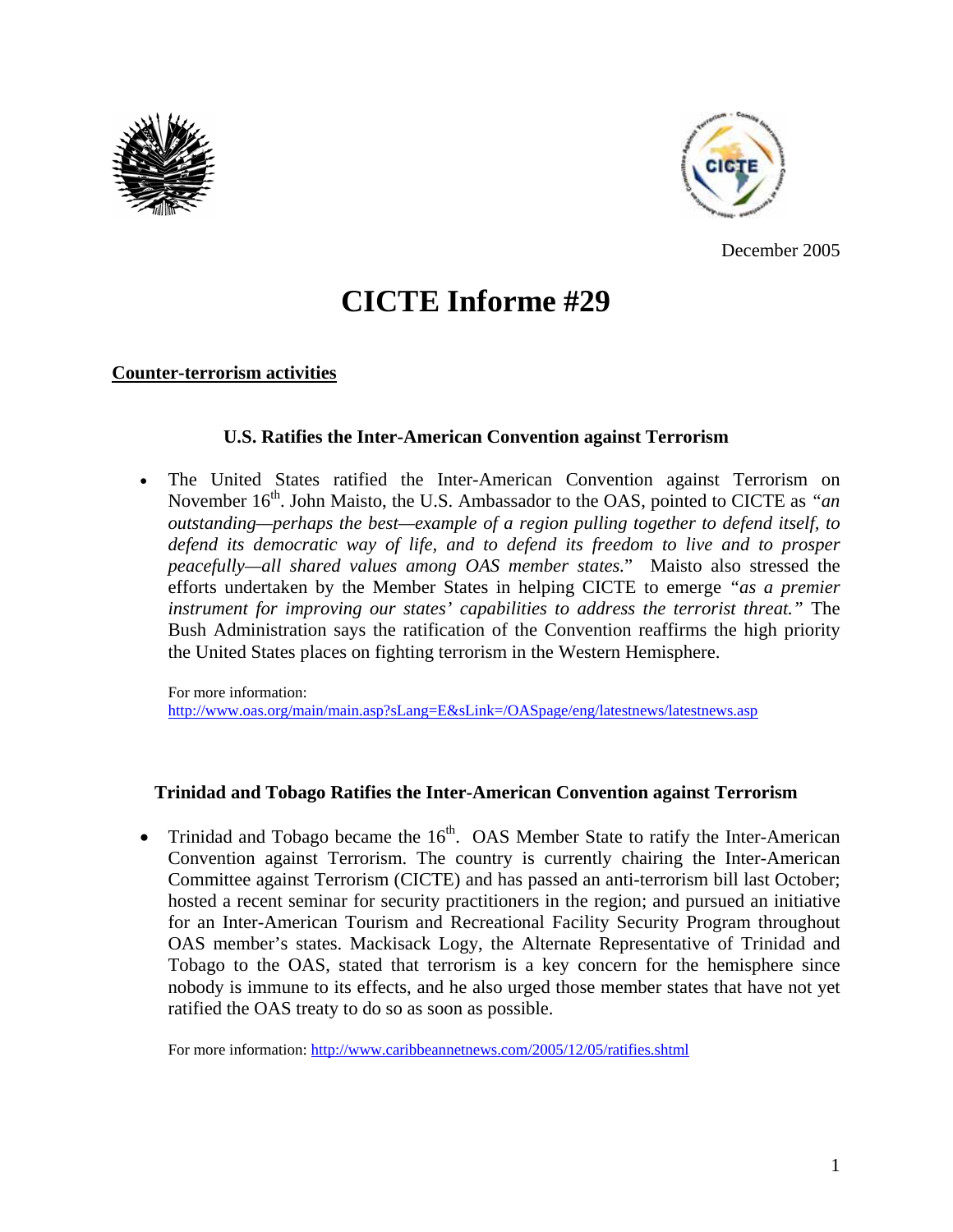## **Argentina Begins Scanning U.S.-Bound Containers**

• Argentina has begun to scan containers shipped to the United States, according to an article published by the Argentine newspaper *La Nación*. This is part of the Container Security Initiative led by the United States after the attacks of 9/11, and to which Argentina subscribed in 2003. Both Argentina and the United States signed the agreement on the first phase of the program that will include exchange of personnel and information between the two countries. The first installed scanner, checks a truck every five minutes and unlike other countries, Argentine exporters will not have to pay for this service. The final cost of installing more equipment in ports has been estimated at \$150 million.

For more information:

http://www.lanacion.com.ar/edicionimpresa/suplementos/comercioexterior/nota.asp?nota\_id=757831

#### **Barcelona Summits Aproves Code of Conduct on Countering Terrorism**

• Member States of the Euromediterranean Partnership (including Israel, Jordan, Syria, Lebanon, and Egypt, entre otros) approved the Code of Conduct on Countering Terrorism during the Barcelona Summit, held on 27-28 November. The final document highlights that 'the threat that terrorism poses to the lives of our citizens remains serious and terrorist attacks seriously impair the enjoyment of human rights. States agreed to strengthen cooperation and coordination to combat terrorism. A 5-year Plan of Action was also approved during the Summit. It encompasses four main areas: Peace, Security, Stability, Good Government, and Democracy; Sustainable Economic Development and Reform; Education and Cultural Exchange; and Justice, Security, Migration, and Social Integration

For more information: http://www.euromedbarcelona.org/EN/CumbreBarcelona2005/

## **U.N. Security Council Condemns Attacks in Jordan**

• In response to the terrorist attacks in Amman, Jordan, the U.N. Security Council condemned the bombings in the strongest terms, and expressed its deepest sympathy and condolences to the victims and their families, and to the people and Government of Jordan. The Council urged all States, in accordance with their obligations under resolutions 1373 (2001) and 1624 (2005) to cooperate with the Jordanian government. The Security Council also reaffirmed the '*need to combat by all means, in accordance with the Charter of the United Nations, threats to international peace and security caused by terrorist acts'*.

For more information: http://www.un.org/News/Press/docs/2005/sc8553.doc.htm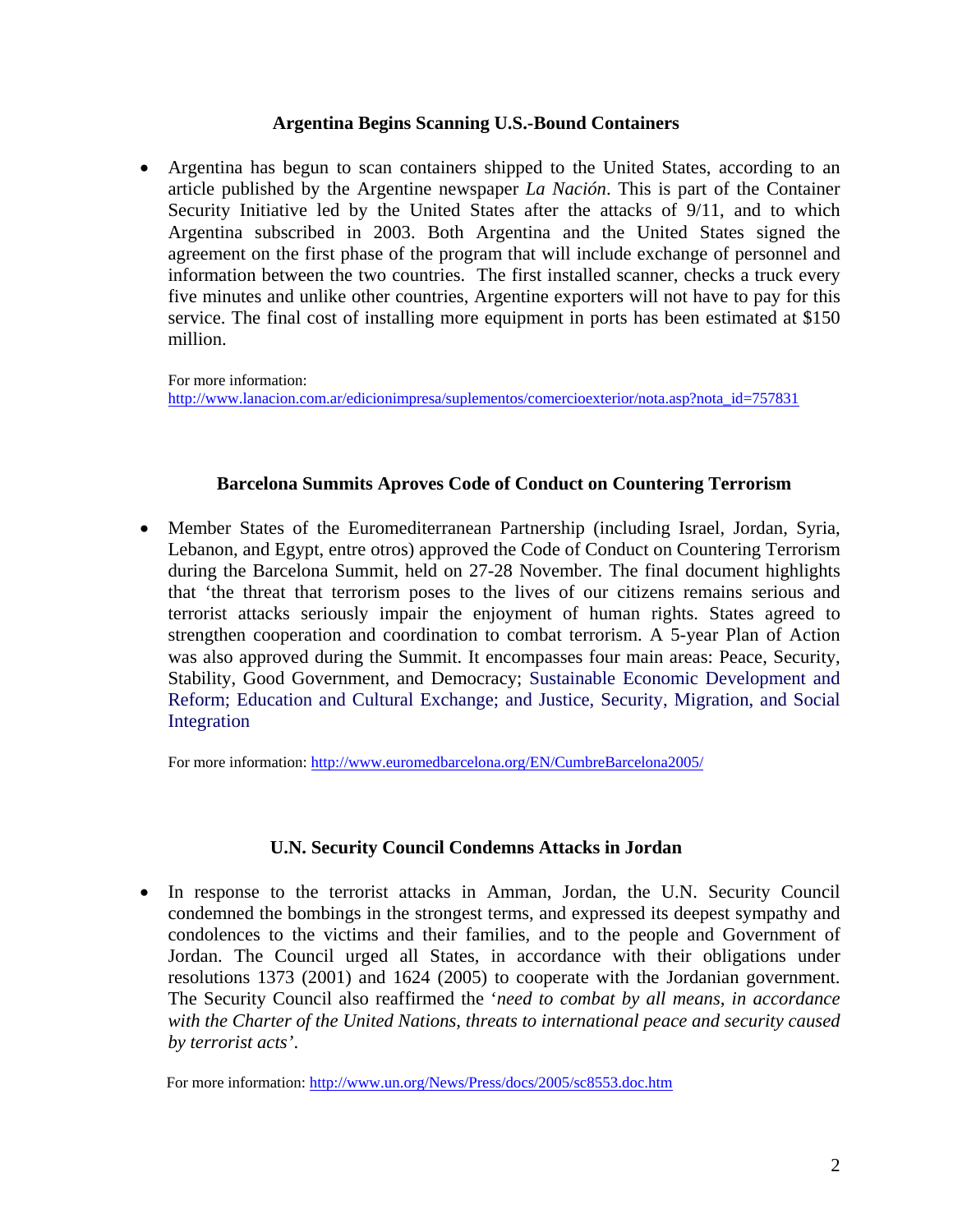## **AMIA Bomber Identified**

• The Argentine Intelligence services and the FBI have identified the suicide bomber that blew up a Jewish institution in Buenos Aires, Argentina, in July 1994. The name of the bomber is *Ibrahim Hussein Berro* of Lebanon, who was 21 at the moment of the bombing. His two brothers, who live in the United States, helped in the identification process, according to prosecutor Alberto Nisman. The bombing of the Jewish Argentine Mutual Association (AMIA) that killed 86 people was the second terrorist attack on Jewish targets in Argentina; the 1992 bombing of the Israeli Embassy in Buenos Aires was the first and also remains unsolved.

For more information: http://news.bbc.co.uk/2/hi/americas/4423612.stm

## **Jamaica Calls to Fight Money-Laundering and Terrorism**

• Jamaican Minister of Finance and Planning, Omar Davies, called for the implementation of comprehensive measures against money laundering and the financing of terrorism in the Caribbean basin during the opening ceremony of the Caribbean Financial Action Task Force (CFATF) Ministerial Meeting held in Montego Bay on November  $4<sup>th</sup>$ . Davies pointed out that '*rather than declining, money laundering and the threat of money laundering have increased and have become even more menacing'.* Since its creation in 1992, the CFATF members have agreed to implement common counter measures against money laundering and the financing of terrorism.

For more information: http://www.caribbeannetnews.com/2005/11/09/entire.shtml

## **Australia Introduces Amendments to its Anti-terrorist Bill**

• Concerned about a potential terrorist threat, Australian Prime Minister John Howard sent a new bill to the Senate that will strengthen the capacity of law enforcement agencies to respond to terrorist threats. Among the new measures, the bill alters the description of a terrorist act "*to make it easier for police to deal with potential terrorists*". The bill also allows security forces to hold terror suspects without charge for up to 14 days and to track people suspected of involvement with terrorist groups for up to a year.

For more information: Counter-Terrorism News Bulletin, 3 November 2005

## **Recent Events**

- 13-14 November 2005: Day on Security and Terrorism, AMIA (Buenos Aires, Argentina)
- 16 November 2005: "*The Mar del Plata Summit: results and challenges ahead*", George Washington University (Washington, DC)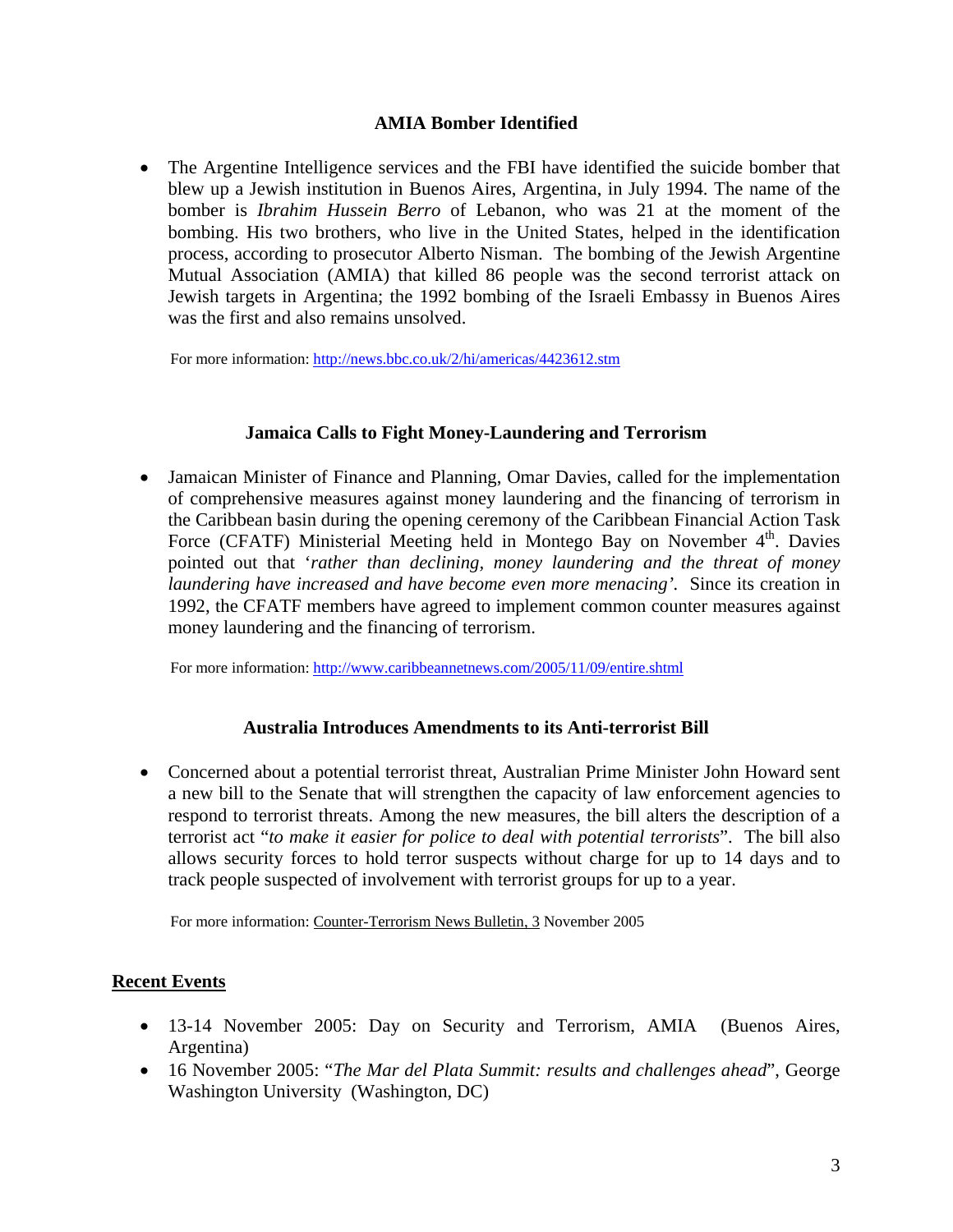- 17 November, 2005: UNCTC presentation by CICTE Executive Secretary (New York)
- 17 November 2005: "*Seminar Argentina-U.S. cooperation on international terrorism*". Woodrow Wilson Center-Universidad de Bologna (Buenos Aires, Argentina)
- 25 November 2005*: "Seminar International Terrorism: Global threat and its impact in the Southern Cone"*. Grupo Patagónico. (Buenos Aires, Argentina)
- 28-30 November, 2005: ICAO Hold Baggage Screening (HBS) Seminar for the NAM/CAR/SAM Regions (Monterrey, Mexico)
- 29 November-2 December 2005: "Workshop on Prevention and Fight against Terrorism and Financing of terrorism". Joint Program CICTE/UNDOC (Buenos Aires, Argentina)
- 5 December 2005: "*Seminar International Legislation in the fight against terrorist acts and the financing of terrorism*". Universidad Católica (Buenos Aires, Argentina)

## **Latest News**

- **With 10-15 million stolen passports circulating around the globe**, Interpol intends to create awareness amongst States. Three years ago, a computer database containing stolen passports was created, with only 12 States affiliated. Nowadays, a greater sum, 87 are utilizing Interpol's services. Nevertheless, 100 countries are yet to decide whether their adherence will contribute to the fight against forged documents that in fact, can lead to terrorism and organized crime. Interpol's database counts on more than 8 million entries, a substantial improvement from the 3,000 entries at the time of its creation. For more information: http://au.news.yahoo.com/051103/19/p/wn9v.html
- **Jose Padilla, a U.S citizen suspected of plotting a dirty bomb attack in American soil**, was indicted by a federal grand Jury in Miami. Padilla had been held as an "enemy combatant" in Defense Department custody for more than three years, after he was arrested in 2002. According to Associated Press Padilla, a former Chicago gang member sought to blow up hotels and apartment buildings in the United States and planned an attack with a dirty bomb radiological device. Other four people were also indicted: Adham Amin Hassoun, Mohammed Hesham Youssef, Kifah Wael Jayyousi, and Kassem Daher.

For more information: Counter-Terrorism News Bulletin, 22 November 2005

• A new bill introduced in the Argentine Congress proposes not only to **typify terrorism as a crime but also to declare the imprescriptibility of penal actions for that crime**, in accordance with international treaties on counter-terrorism signed by Argentina. Representative Hugo Franco, author of the bill, said that with this legislation, Argentina joins the world fight against terrorism. He also remarked that the 'imprescriptibility' of a terrorist crime is a step forward to punish a crime against humanity. For more information: http://www.lanacion.com.ar/politica/nota.asp?nota\_id=758156